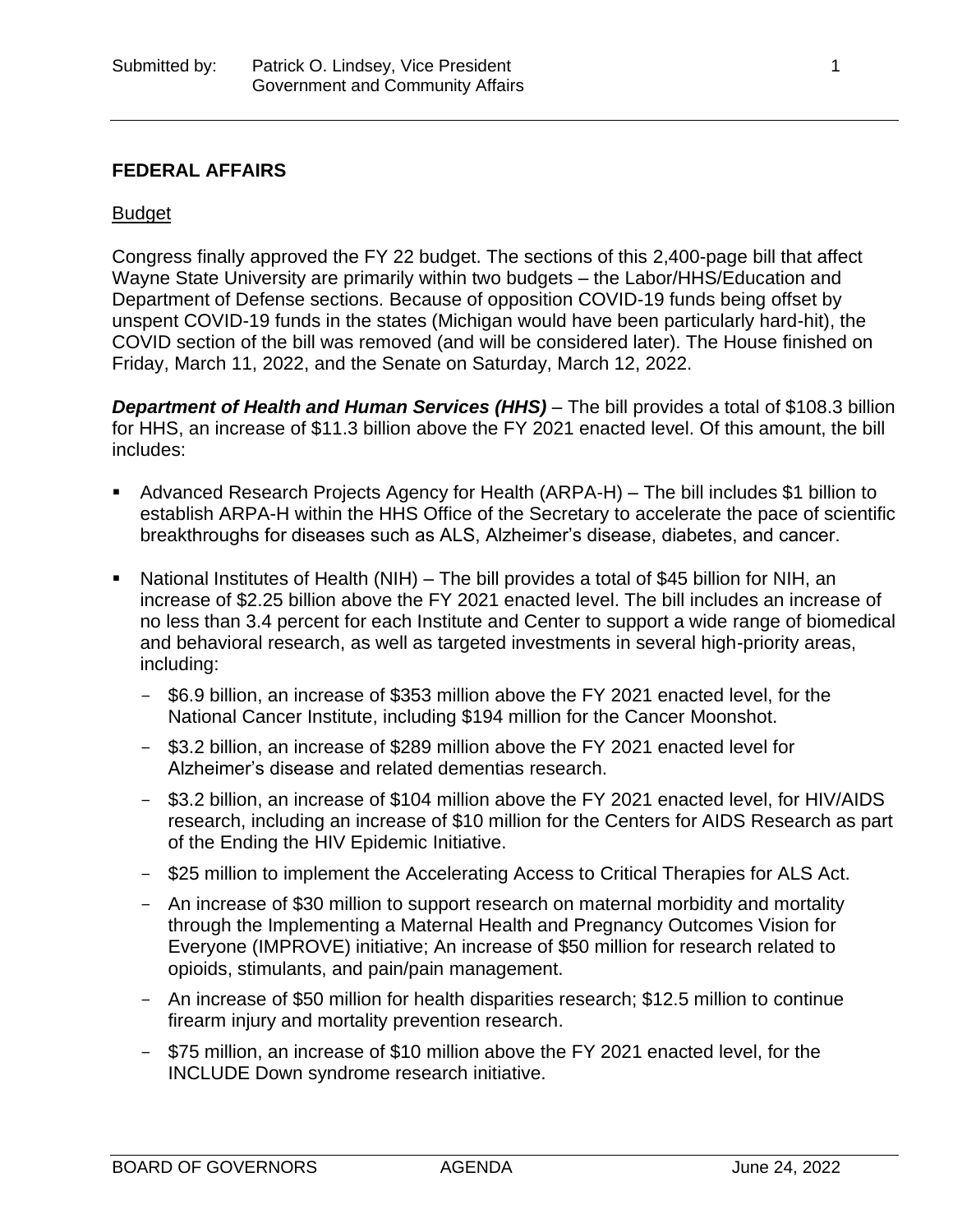- \$59 million, an increase of \$8 million above the FY 2021 enacted level, for the Office of Research on Women's Health.
- Increased investments in increasing diversity in the biomedical research workforce, including \$5 million above the FY 2021 enacted level for Research Centers in Minority Institutions, an increase of \$6 million for research workforce programs, and an increase of \$10 million to strengthen the Office of the Center for Scientific Workforce Diversity.
- Centers for Disease Control and Prevention (CDC) The bill includes a total of \$8.5 billion for CDC, an increase of \$582 million above the FY 2021 enacted level. This includes \$903 million in transfers from the Prevention and Public Health Fund. The bill includes significant investments in our nation's public health infrastructure including:
	- \$200 million in a new, flexible funding stream for public health infrastructure and capacity nationwide.
	- \$100 million, an increase of \$50 million above the FY 2021 enacted level, to modernize public health data surveillance and analytics at CDC and State and local health departments. \$61 million, an increase of \$5 million above the FY 2021 enacted level, in public health workforce initiatives.
	- \$180 million, an increase of \$5 million above the FY 2021 enacted level, for the National Center for Health Statistics.
	- \$715 million, an increase of \$20 million above the FY 2021 enacted level, for public health emergency preparedness cooperative agreements.

The bill provides increases for numerous public health efforts, including:

- \$83 million, an increase \$20 million above the FY 2021 enacted level, for safe motherhood and infant health.
- \$195 million, an increase of \$20 million above the FY 2021 enacted level, for the Ending the HIV Epidemic Initiative. \$491 million, an increase of \$15 million above the FY 2021 enacted level, for opioid overdose prevention and surveillance.
- \$182 million, an increase of \$10 million above the FY 2021 enacted level, for the Antibiotic resistance initiative.
- \$647 million, an increase of \$54 million above the FY 2021 enacted level, for global health.
- Substance Abuse and Mental Health Services Administration (SAMHSA) The bill funds SAMHSA at \$6.5 billion – an increase of \$530 million above the FY 2021 enacted level. SAMHSA funding includes:
	- Mental Health: \$2 billion, an increase of \$288.8 million over the FY 2021 enacted level, including an \$100 million increase the Mental Health Block Grant (MHBG), making investments across the behavioral health continuum support prevention, screening, treatment, and other services.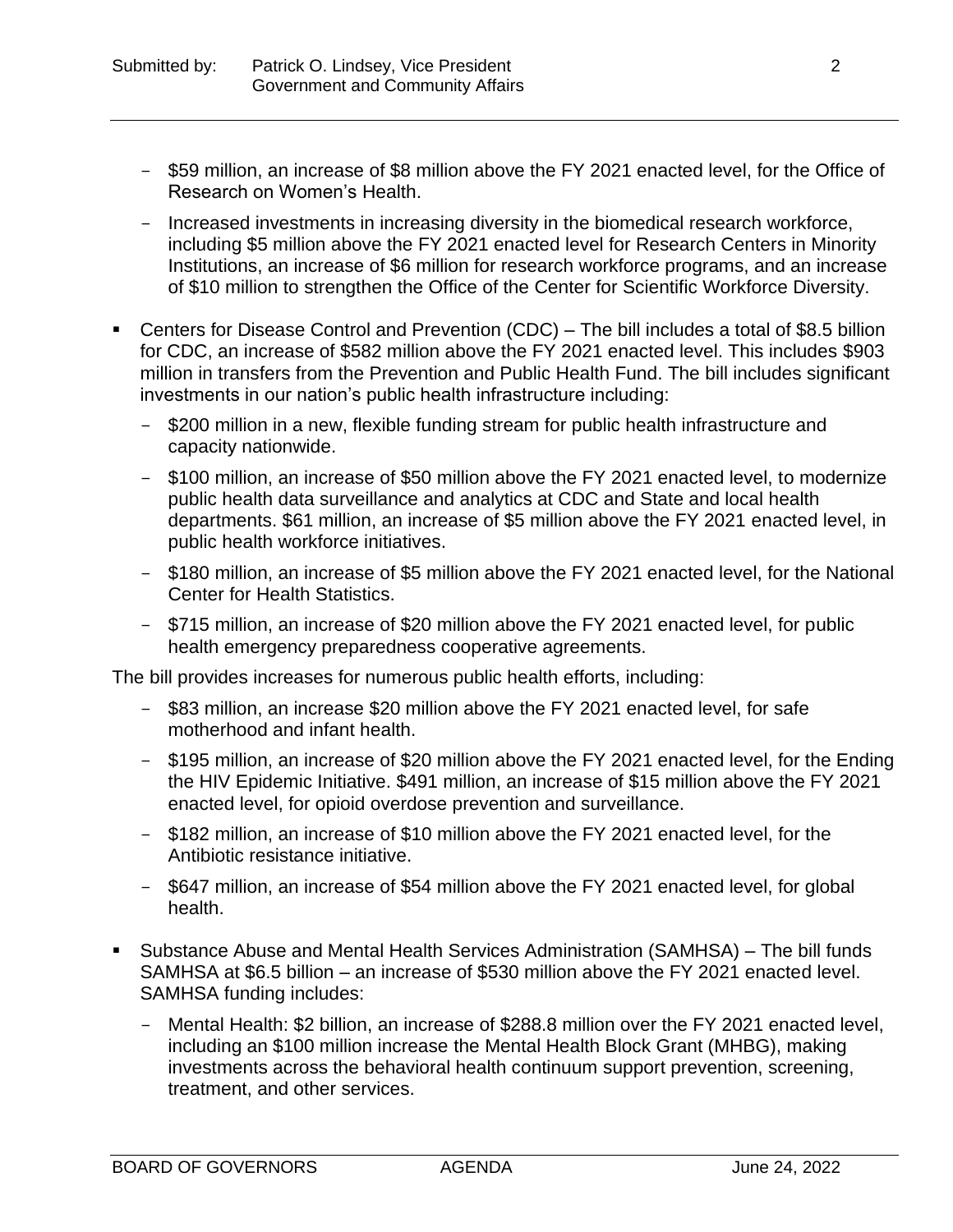- Mental health resources for children and youth: \$120 million for Project AWARE, an increase of \$13 million above the FY 2021 enacted level; \$81.8 million for the National Child Traumatic Stress Initiative, an increase of \$10 million above the FY 2021 enacted level; and \$10 million for Infant and Early Childhood Mental Health, an increase of \$2 million above the FY 2021 enacted level.
- Suicide prevention: \$101.6 million for the Suicide Lifeline, an increase of \$77.6 million above the FY 2021 enacted level support the implementation of the Lifeline's new 988 number; \$5 million create a new Behavioral Health Crisis and 988 Coordinating Office; and \$38.8 million for Garrett Lee Smith Youth Suicide Prevention grants, an increase of \$2.3 million above the FY 2021 enacted level.
- Increases the mental health crisis systems set-aside in the MHBG t5 percent of the total.
- Creates a new Mental Health Crisis Response Partnership Pilot Program, which will provide \$10 million help communities create mobile behavioral health crisis response teams.
- Substance use treatment: \$3.9 billion, an increase of \$99.8 million above the FY 2021 enacted level, including continued funding for opioid prevention and treatment, recovery, and tribal-focused treatment efforts. This includes \$1.85 billion, an increase of \$50 million above the FY 2021 enacted level, for the Substance Abuse Prevention and Treatment Block Grant (SABG); \$1.525 billion for State Opioid Response Grants, an increase of \$25 million over the FY 2021 enacted level; \$34.9 million for Pregnant & Postpartum Women, an increase of \$2 million above the FY 2021 enacted level; \$13 million for Building Communities of Recovery, an increase of \$3 million above the FY 2021 enacted level; and \$101 million, an increase of \$10 million, for Medication Assisted Treatment.
- Substance abuse prevention: \$218.2 million, an increase of \$10 million above the FY 2021 enacted level. This includes \$127.4 million for the Strategic Prevention Framework, an increase of \$8 million above the FY 2021 enacted level; and \$12 million for the Sober Truth on Preventing Underage Drinking (STOP Act), an increase of \$2 million.
- Health Resources and Services Administration (HRSA) The bill includes \$8.9 billion for HRSA, an increase of \$1.4 billion above the 2021 enacted level. The amount includes:
	- \$1.7 billion, an increase of \$65 million above the FY 2021 enacted level, for the Health Centers program, including \$30 million, an increase of \$25 million, support schoolbased health centers, and \$5 million establish the Alcee L. Hastings Program for Advanced Cancer Screening in Underserved Communities.
	- \$2.5 billion, an increase of \$71 million above the FY 2021 enacted level, for the Ryan White HIV/AIDS program; \$122 million, an increase of \$20 million, in Health Centers and \$125 million, an increase of \$20 million, in the Ryan White HIV/AIDS program for the Ending the HIV Epidemic Initiative.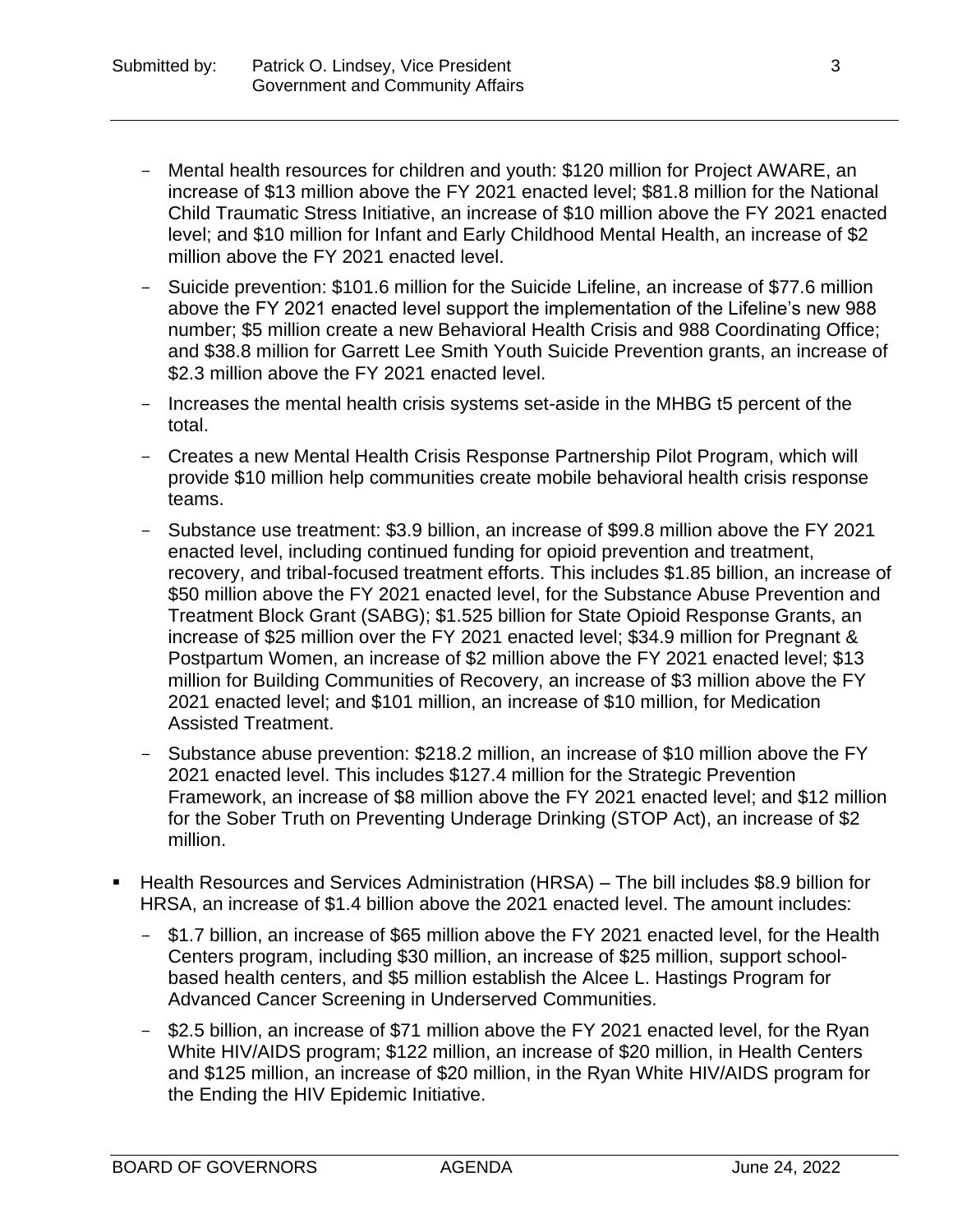- \$1.3 billion, an increase of \$72 million above the FY 2021 enacted level, for HRSA's Bureau of Health Professions programs support health workforce development, including:
	- $\circ$  \$5 million establish the Pediatric Subspecialty Loan Repayment Program.
	- o \$24 million, an increase of \$8 million above the FY 2021 enacted level, for the Substance Use Disorder Treatment and Recovery Loan Repayment Program and
	- o \$375 million, an increase of \$25 million above the FY 2021 enacted level, for Children's Hospitals Graduate Medical Education.
- \$1 billion, an increase of \$43 million above the FY 2021 enacted level, for programs to improve maternal and child health, including:
	- o \$748 million, an increase of \$35 million above the FY 2021 enacted level, for the Maternal and Child Health Block Grant.
	- o \$12 million, an increase of \$3 million above the FY 2021 enacted level, for Alliance for Maternal Health Safety Bundles.
	- o \$29 million, an increase of \$6 million above the FY 2021 enacted level, for State Maternal Health Innovation Grants.
	- o \$4 million, an increase of \$1 million above the FY 2021 enacted level, for the Maternal Mental Health Hotline.
	- $\circ$  \$132 million, an increase of \$4 million above the FY 2021 enacted level, for Healthy Start.
	- $\circ$  \$6.5 million, an increase of \$1.5 million above the FY 2021 enacted level, for Screening and Treatment for Maternal Depression and Related Disorders.
	- o \$366 million, an increase of \$37 million above the FY 2021 enacted level, for Rural Health Programs, including \$5 million establish the Rural Emergency Hospitals Technical Assistance Program and \$6 million, an increase of \$1 million, for the Rural Maternity and Obstetrics Management Strategies (RMOMS) program.
- Agency for Healthcare Research and Quality (AHRQ) The bill provides \$350 million for AHRQ, an increase of \$12 million above the FY 2021 enacted level.
- Centers for Medicare & Medicaid Services (CMS) The bill provides a total of \$4 billion for CMS administrative expenses, an increase of \$50 million above the FY 2021 enacted level.
- Administration for Children and Families (ACF) The bill provides \$29.9 billion in discretionary funding for ACF, an increase of \$5.2 billion above the FY 2021 enacted level: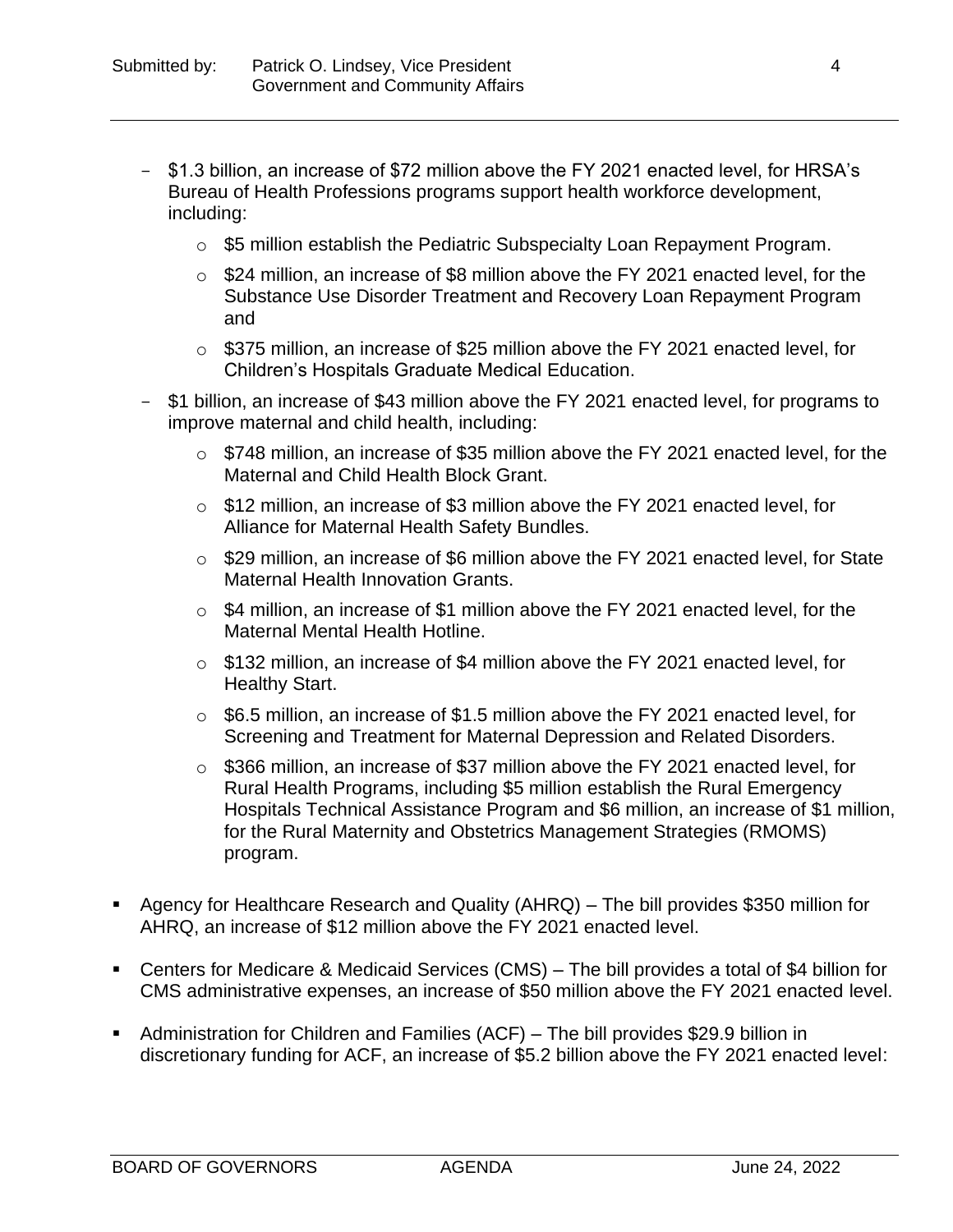- Early childhood education programs receive an increase of \$558 million above the FY 2021 enacted level:
	- o \$6.2 billion for the Child Care and Development Block Grant, an increase of \$254 million above the FY 2021 enacted level.
	- $\circ$  \$11 billion for Head Start, an increase of \$289 million above the FY 2021 enacted.
	- o \$290 million for Preschool Development Grants, an increase of \$15 million above the FY 2021 enacted level.
- \$3.8 billion for the Low-Income Home Energy Assistance Program, an increase of \$50 million above the FY 2021 enacted level.
- \$755 million for the Community Services Block Grant, an increase of \$10 million above the FY 2021 enacted level.
- \$161 million for Child Abuse Prevention and Treatment Act (CAPTA) State Grants and Community Based Child Abuse Prevention (CBCAP) programs, an increase of \$10 million above the FY 2021 enacted level.
- \$200 million for Family Violence and Prevention Services Act (FVPSA) programs, an increase of \$17.5 million above the FY 2021 enacted level.
- \$15.5 million for the Domestic Violence Hotline, an increase of \$2.5 million above the FY 2021 enacted level.
- Administration for Community Living (ACL) The bill funds ACL at \$2.3 billion, an increase of \$60 million above the FY 2021 enacted level. This amount includes: \$967 million for Senior Nutrition programs, an increase of \$15 million above the FY 2021 enacted level; \$399 million for Home and Community-based Supportive Services, an increase of \$6 million above the FY 2021 enacted level.
	- \$205 million for Family and Native American Caregivers Services, an increase of \$6 million above the FY 2021 enacted level.
	- \$36 million for Grants for Native Americans, an increase of \$1 million above the FY 2021 enacted level.
	- \$8.1 million for the Lifespan Respite Program, an increase of \$1 million above the FY 2021 enacted level.
- Office of the Secretary—General Departmental Management The bill provides \$571 million, an increase of \$20.5 million above the FY 2021 enacted level. The amount includes: \$64.8 million for the Office of Minority Health, an increase of \$3 million above the FY 2021 enacted level.
	- \$56.9 million for the Minority HIV/AIDS Initiative, an increase of \$1.5 million above the FY 2021 enacted level.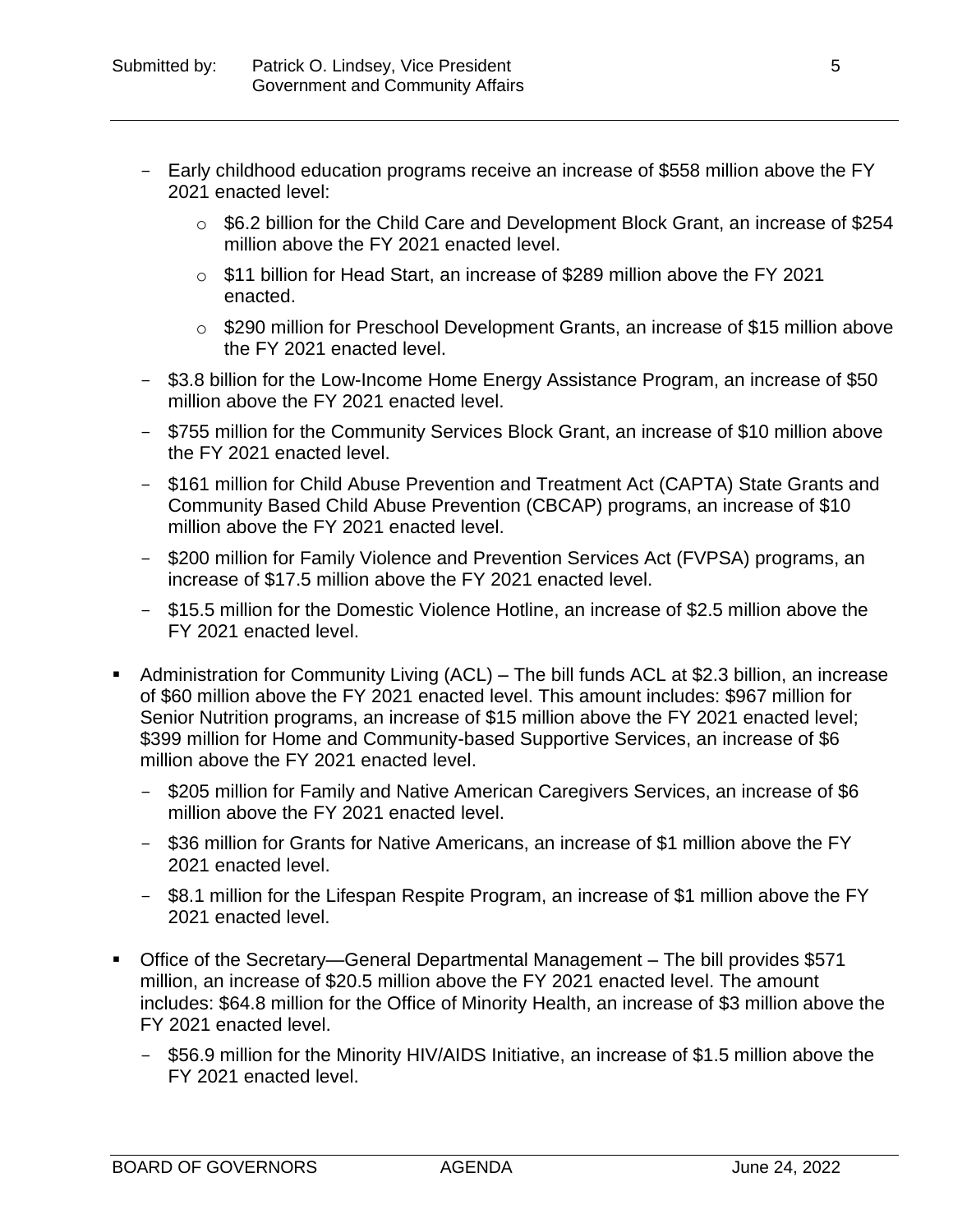- \$38.1 million for the Office on Women's Health, an increase of \$3 million above the FY 2021 enacted level.
- \$5 million for KidneyX, equal the FY 2021 enacted level, for a public-private partnership accelerate the development and adoption of novel therapies and technologies improve the diagnosis and treatment of kidney diseases.
- Office of the Secretary Public Health and Social Services Emergency Fund (PHSSEF) The bill provides \$3.2 billion for PHSSEF, an increase of \$352 million above the FY 2021 level.

The bill provides funding improve the nation's preparedness for public health emergencies, including:

- \$300 million, an increase of \$13 million above the FY 2021 enacted level, for pandemic influenza.
- \$745 million, an increase of \$148 million above the FY 2021 enacted level, for the Biomedical Advanced Research and Development Authority (BARDA).
- \$780 million, an increase of \$10 million above the FY 2021 enacted level, for Project BioShield.
- \$845 million, an increase of \$140 million above the FY 2021 enacted level, for the Strategic National Stockpile.
- \$21 million, an increase of \$15 million above the FY 2021 enacted level, expand the number of Regional Ebola and Other Special Pathogen Treatment Centers.
- Department of Education (ED) The bill provides a total of \$76.4 billion in discretionary appropriations for ED, an increase of \$2.9 billion above the FY 2021 enacted level. Of this amount, the bill includes:
	- Student Financial Assistance The bill provides \$24.6 billion for Federal student aid programs, an increase of \$35 million above the FY 2021 enacted level. Within this amount, the bill provides:
		- o \$6,895 for the maximum Pell Grant, an increase of \$400 above the FY 2021 enacted level. This is the largest increase in the maximum award in more than a decade.
		- o \$895 million for the Federal Supplemental Educational Opportunity Grant program, an increase of \$15 million above the FY 2021 enacted level.
		- o \$1.21 billion for Federal Work Study, an increase of \$20 million above the FY 2021 enacted level.
	- **Higher Education** The bill provides \$3 billion for higher education programs, an increase of \$452 million above the FY 2021 enacted level.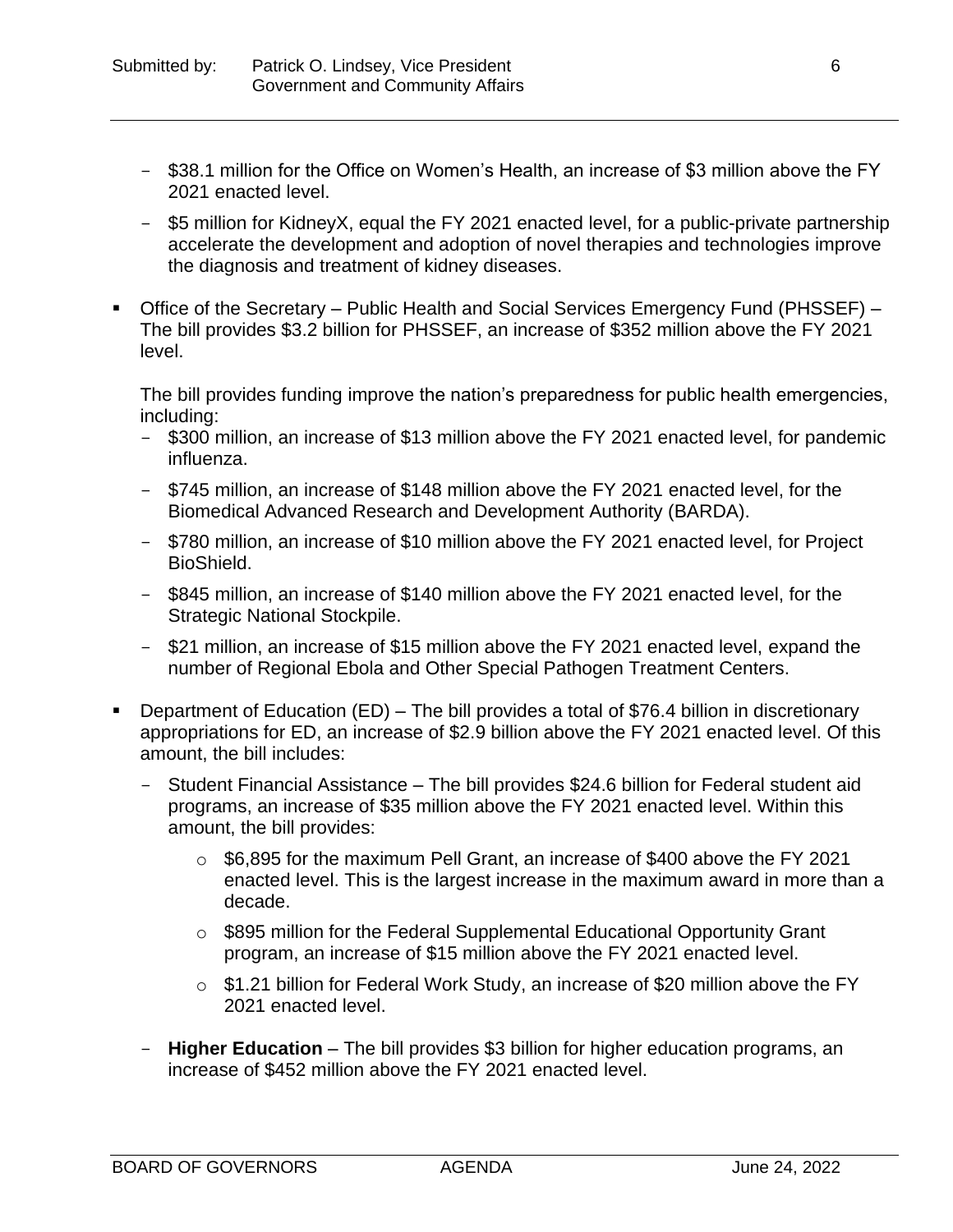Within this amount, the bill provides \$885 million, an increase of \$96 million over the FY 2021 enacted level, assist primarily Minority Serving Institutions (MSIs) in the *Aid for Institutional Development* account, including:

- o \$363 million for Historically Black Colleges and Universities, an increase of \$25 million above the FY 2021 enacted level.
- o \$183 million for Hispanic Serving Institutions, an increase of \$34 million above the FY 2021 enacted level.
- o \$44 million for Tribally Controlled Colleges and Universities, an increase of \$6 million above the FY 2021 enacted level.

I have been assured by House Appropriations Committee staff increases are also due for the Asian American and Native American Pacific Islander-Serving Institutions program when the final committee report is completed; the Strengthening Institutions Program (SIP) is called the Aid for Institutional Development program here.

- The bill also provides investments in the following higher education programs:
	- o \$1.14 billion for Federal TRIO programs, an increase of \$40 million above the FY 2021 enacted level.
	- $\circ$  \$378 million for GEAR UP, an increase of \$10 million above the FY 2021 enacted level.
	- o \$59 million for Teacher Quality Partnerships, an increase of \$7 million above the FY 2021 enacted level.
	- o \$65 million for the Child Care Access Means Parents in School, an increase of \$10 million above the FY 2021 enacted level.

### Lenders lobby resume student loan payments.

Private lenders are lobbying the Biden administration resume student loan payments, citing harms the moratorium has posed their bottom lines. Earlier this month, student refinance company SoFi [informed](https://www.sec.gov/Archives/edgar/data/0001818874/000181887422000029/q42021earningsrelease.htm) its investors that the administration's latest prolonging of the payment freeze is expected decrease company profits by more than \$20 million in the first quarter of 2022. The administration's emergency relief has halted payments and interests for forty million borrowers throughout the pandemic. President Biden is currently deciding whether to extend the pause past May 1, 2022, when it is scheduled to end.

### Judge Ketanji Brown Jackson to recuse herself from Harvard affirmative action case.

Supreme Court Justice Nominee Ketanji Brown Jackson says she will recuse herself from an affirmative action lawsuit against Harvard University if she was confirmed. During her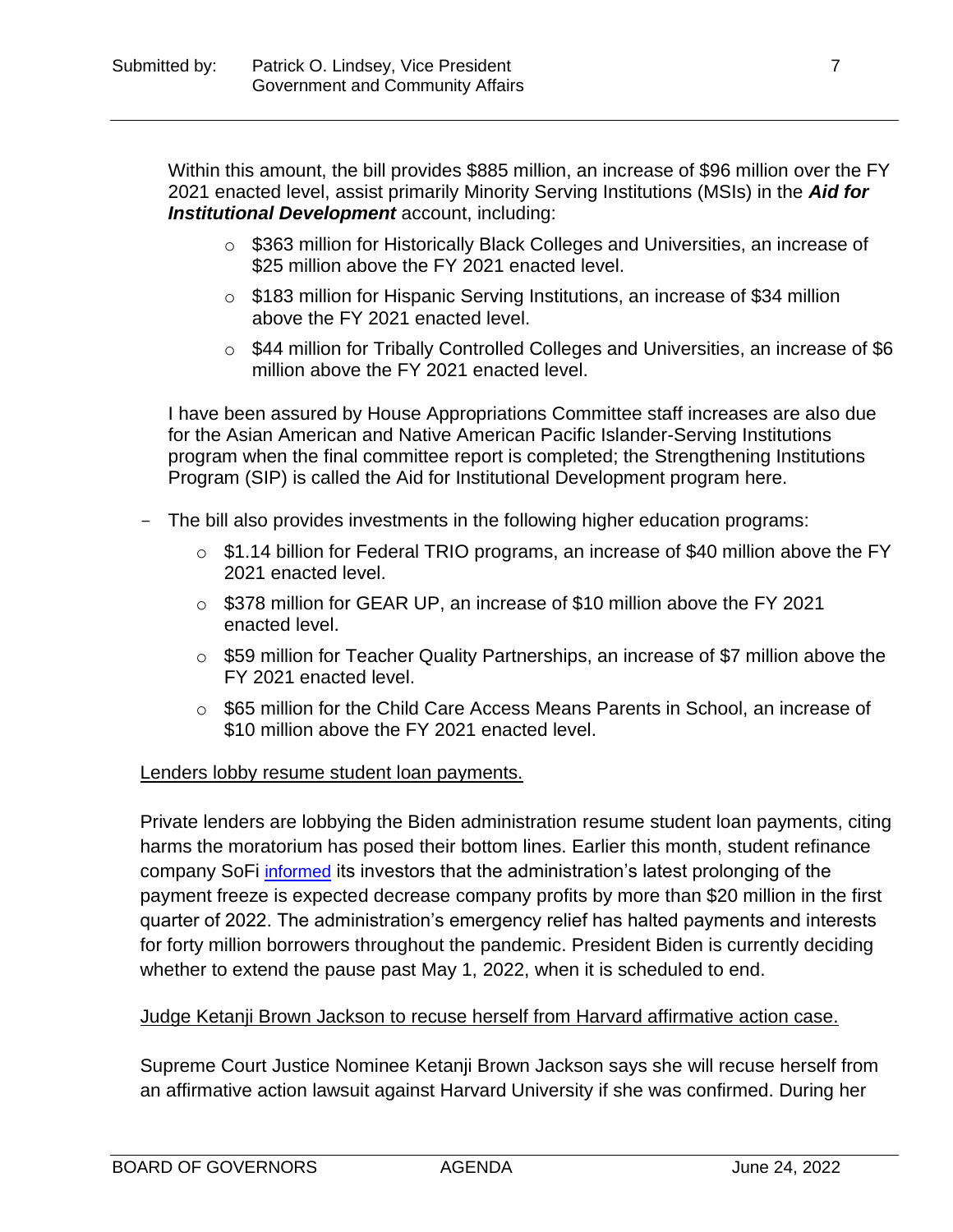confirmation hearing this week, Sen. Ted Cruz (R-TX) highlighted Jackson's role on Harvard's Board of Overseers. Jackson subsequently confirmed her intention to abstain from the case. Experts have highlighted the extensive influence the case is likely have on how race is considered in college admissions.

# Education Department targets private college owners.

The Biden administration is **[holding](https://www.cnbc.com/2022/03/23/feds-say-owners-of-troubled-schools-responsible-for-costs-to-public-.html)** corporate owners of private colleges financially accountable for financial losses if the school closes or takes part in fraud. On Wednesday, the Department of Education introduced a new policy that requires companies owning private colleges to agree to be held responsible for potential government financial losses. Colleges have traditionally been held liable for covering these costs, though many fail to pay the fees due to bankruptcy. The Department is required to forgive student loan borrowers whose colleges unexpectedly close or mislead borrowers into enrollment.

# Secretary of Education Miguel Cardona says inclusion is under attack.

At the Council for Opportunity in Education 41st annual policy seminar, Education Secretary Miguel Cardona [criticized](https://subscriber.politicopro.com/article/2022/03/cardona-inclusion-is-under-attack-00019376) Republican lawmakers' attempts to delay employer and school diversity, equity and inclusion efforts. He highlighted the federal TRIO program's role in assisting low-income, first-generation students in gaining admission and graduating from college. Several states have recently passed bills restricting how race is discussed in classrooms and corporations.

### Lawmakers urge President Biden to extend the pause on student loan payments.

In a letter [addressed](https://go.politicoemail.com/?qs=d2bc9427652341133dce39a5a4981f570b97c80226a8e81e52275728f6064e966badc6ad3e7e7fdc3e0c5bcafc2b709c09dc808898c12910) to President Biden on Thursday, more than 44 House Democrats [asked](https://thehill.com/homenews/house/599295-democrats-press-biden-to-extend-freeze-on-student-loan-payments) the administration to extend the freeze on student loan payments. The letter stated that additional relief is still necessary as borrowers are struggling with the effects of the pandemic. The lawmakers claim the Department of Education is not ready to restart payments, citing the Department's lack of ability to transition millions of borrowers to active payment. Instead, resuming payments will lead to a large number of loan defaults. The letter highlighted the risk resuming payments will pose to Social Security retirement benefits and tax refunds while inviting the possibility of lawsuits. President Biden paused the payments until late August 2022.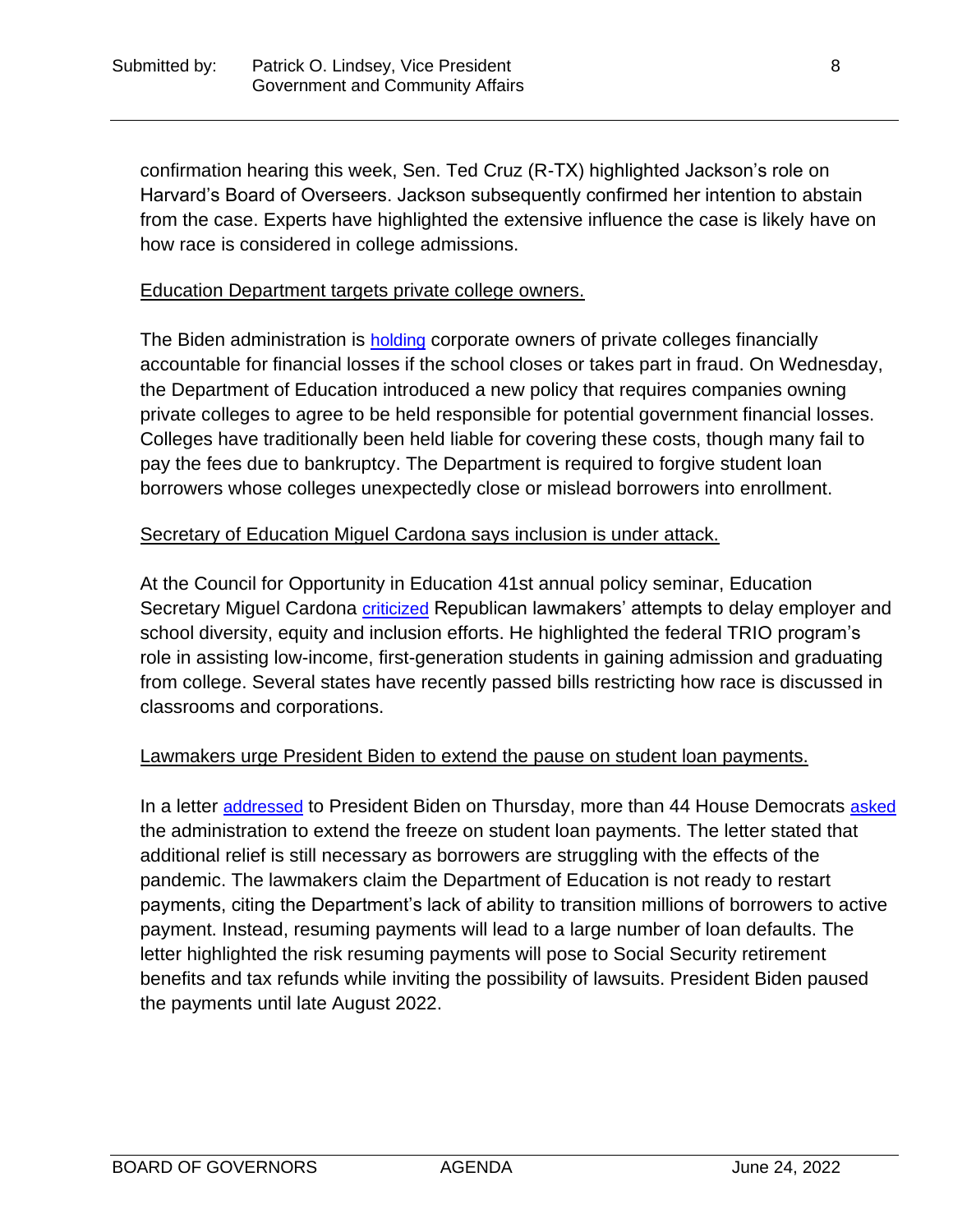### Democrats ask Biden to discharge debts for defrauded students.

Several House Democrats have [criticized](https://jayapal.house.gov/wp-content/uploads/2022/03/2022.03.22-Letter-to-ED-re-Continued-Delay-of-Corinthian-College-Borrower-Discharge-1.pdf) Education Secretary Miguel Cardona and his agency for being "woefully" behind on handling claims for loan forgiveness by students who say they have been defrauded. The letter praised the administration for the "borrower defense" program but says the Department of Education is *unreasonably* delayed in processing loan forgiveness claims. The Department of Education said it has been working to reinvigorate a borrower defense program after the previous administration approved no new findings.

#### Administration still considering student debt cancelation.

Last week, White House Press Secretary Jen Psaki [confirmed](https://subscriber.politicopro.com/newsletter/2022/04/whats-going-on-with-acics-00025751) that the Biden administration is still debating canceling federal student loan debt through executive action. On an episode of the *Pod Save America* podcast, Psaki said cancelation is "still on the table" and a decision will be made in the coming months. The student loan payment moratorium has been in effect since March 2020 and is set to expire on August 31, 2022.

### President Biden makes loan forgiveness easier for 3.6 million borrowers.

On Tuesday, the Department of Education [announced](https://www.cnn.com/2022/04/19/politics/student-loan-debt-forgiveness-repayment/index.html) changes to the student loan system that will bring millions closer to debt forgiveness. The change will extend borrowers' retroactive credit for "forbearance steering" and track monthly payments on the incomedriven repayment program (IDR). Under the move, 40,000 borrowers will become eligible for discharge through the Public Service Loan Forgiveness program while 3.6 million borrowers gain steps toward debt foreignness. By the end of March, more than 700,000 borrowers were discharged of their outstanding debt, totaling more than \$17 billion.

### ICE extends virtual eligibility for international students.

This week, the administration [announced](https://subscriber.politicopro.com/newsletter/2022/04/has-eliminating-the-sat-and-act-helped-underserved-students-00027087) an extension to the Student and Exchange Visitor Program that would allow international students to take courses virtually whether they are abroad or in the country. The Trump administration had instituted the flexibility at the beginning of the pandemic, which previously only allowed international students to take one online class. The guidance will remain in place through the 2022-2023 school year. New international students who were not enrolled in a U.S. institution will not be able to enter the U.S. if their course load is completely online.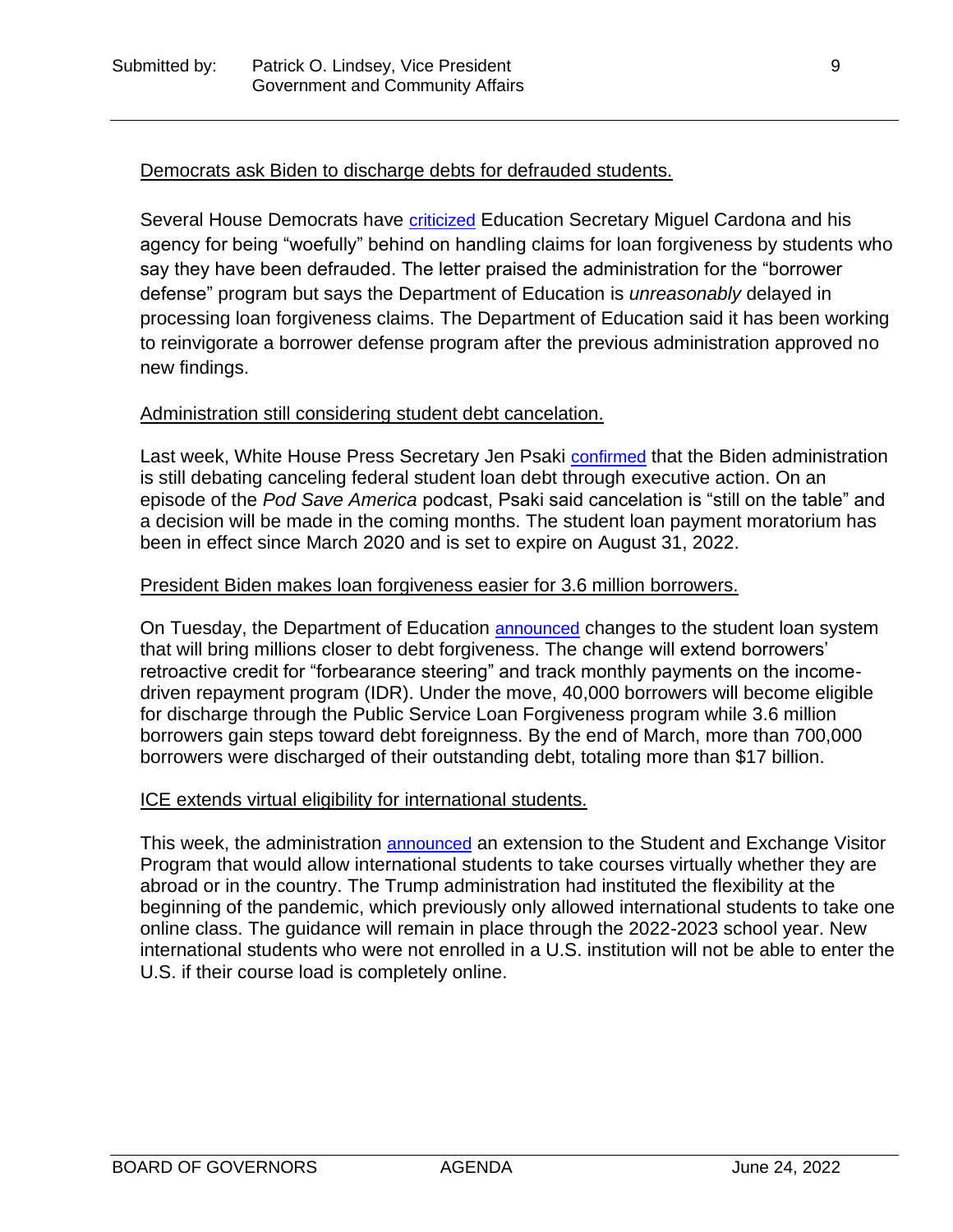# **STATE AFFAIRS**

#### State Budget for Higher Education

The Governor, the House and Senate Higher Education Subcommittees have all submitted proposals for funding higher education. The details of the proposals are outlined in the charts on pages 12-17 of the DGCA report. The anticipated finalization of the state budget is June 30<sup>th</sup>, barring any snags in budget negotiations.

### **COMMUNITY AFFAIRS**

#### Internal Support and External Community Engagement

DGCA continues its work of supporting the various colleges and divisions at the university as well as engaging external community partners. Stacie Clayton, Community Affairs Director, continues to provide internal support and guidance to the university's various colleges, schools and divisions on special events, programs, and other matters, as needed.

#### Partnership with North American International Auto Show

The Detroit North American International Auto Show (NAIAS) is returning as an in-person event in September. In an effort led by DGCA, WSU will undertake the Detroit Auto Show Survey Project involving WSU students under the direction of SOSW's Dr. David Merolla. This unique and exciting opportunity is the first of its kind for the NAIAS. The DGCA, Dr. Merolla and the students will begin planning the survey project this spring; it will be implemented at the start of the fall semester and conclude in late November.

#### **Sponsorships**

#### *66th Annual Fight for Freedom Fund Dinner.*

The Detroit Branch NAACP returned to an in-person format for the 66<sup>th</sup> Annual Fight for Freedom Fund Dinner. WSU continued its tradition of supporting the event and representatives from various offices and divisions of the university attended.

#### *LA SED 22nd Annual Recognition Luncheon.*

President Wilson served as an honorary chair for the Latin Americans for Social and Economic Development (LA SED) 22<sup>nd</sup> annual recognition luncheon. DGCA and the Center for Latin and American Studies hosted a table to see WSU's Dr. José Cuello be honored as part of the event.

#### *Michigan Chronicle's Pancakes and Politics*

WSU continued its support as a table sponsor for the  $17<sup>th</sup>$  season of the Michigan Chronicle's Pancakes and Politics. This series of events is one of the region's most prestigious and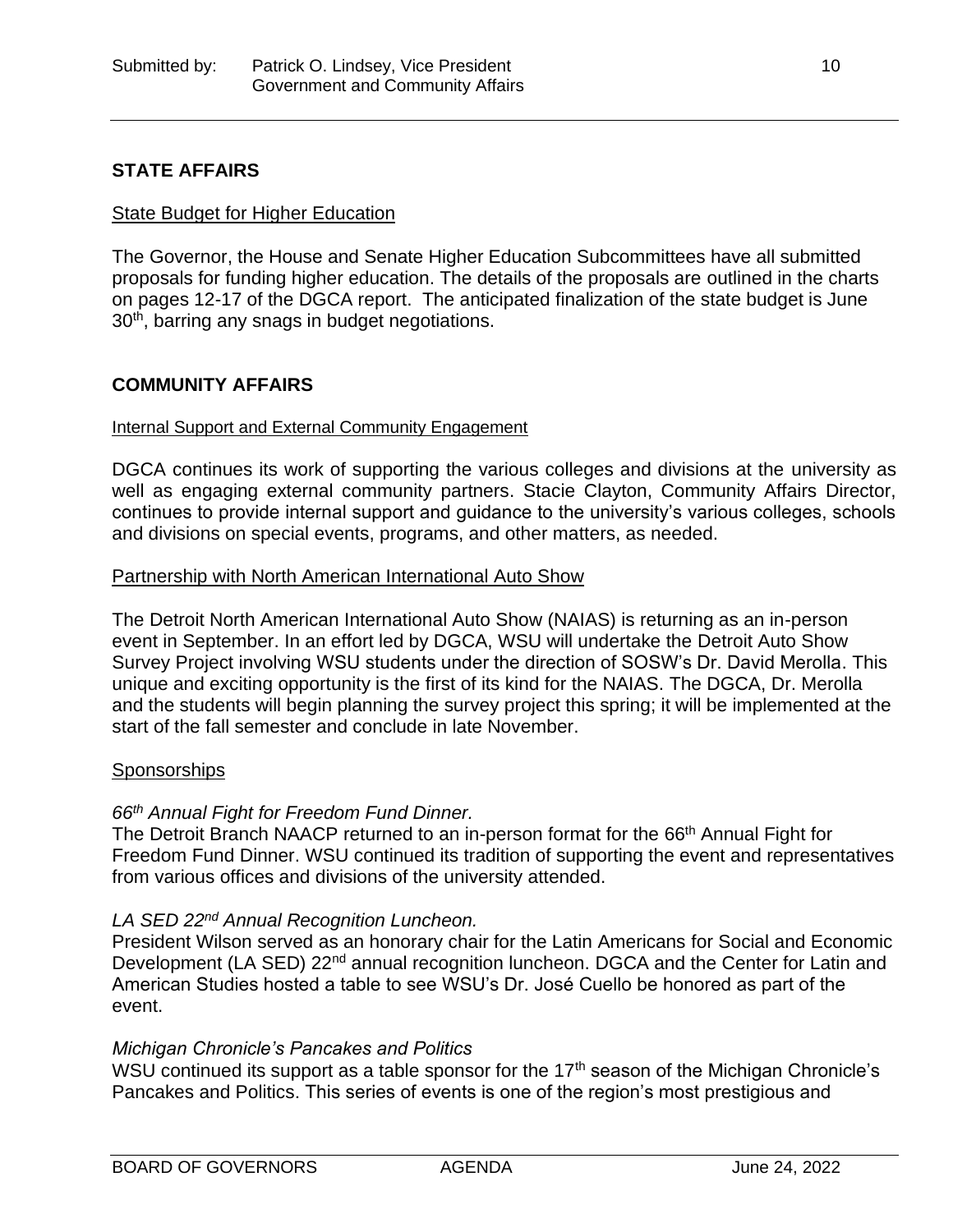respected forums on economic and social equity issues. The provocative panel discussions have served to drive collaboration across socio-economic, racial, and geographical lines. The May 19 panel focused on education at the K-12 and Community College level post-pandemic. WSU hosted guests from Detroit Public Schools, River Rouge Public Schools, the Detroit Regional Chamber and DAPCEP.

# *Detroit Public Schools Welcome Home Gala*

DGCA Vice President Patrick Lindsey serves on the Board of the Detroit Public Schools Foundation, and many WSU students, staff and alumni are DPS graduates. On Sunday, May 22, the foundation hosted a Welcome Home Gala and WSU was well represented as part of the sponsorship by University Admissions.

### *LGBT Chamber of Commerce COLOURS Pride Awards Gala*

June is Pride Month and WSU supported the Detroit Regional LGBT Chamber of Commerce at its COLOURS Pride Awards Gala on Thursday, June 9, 2022. Representatives from DGCA and other WSU entities attended to show support for the LGBT community.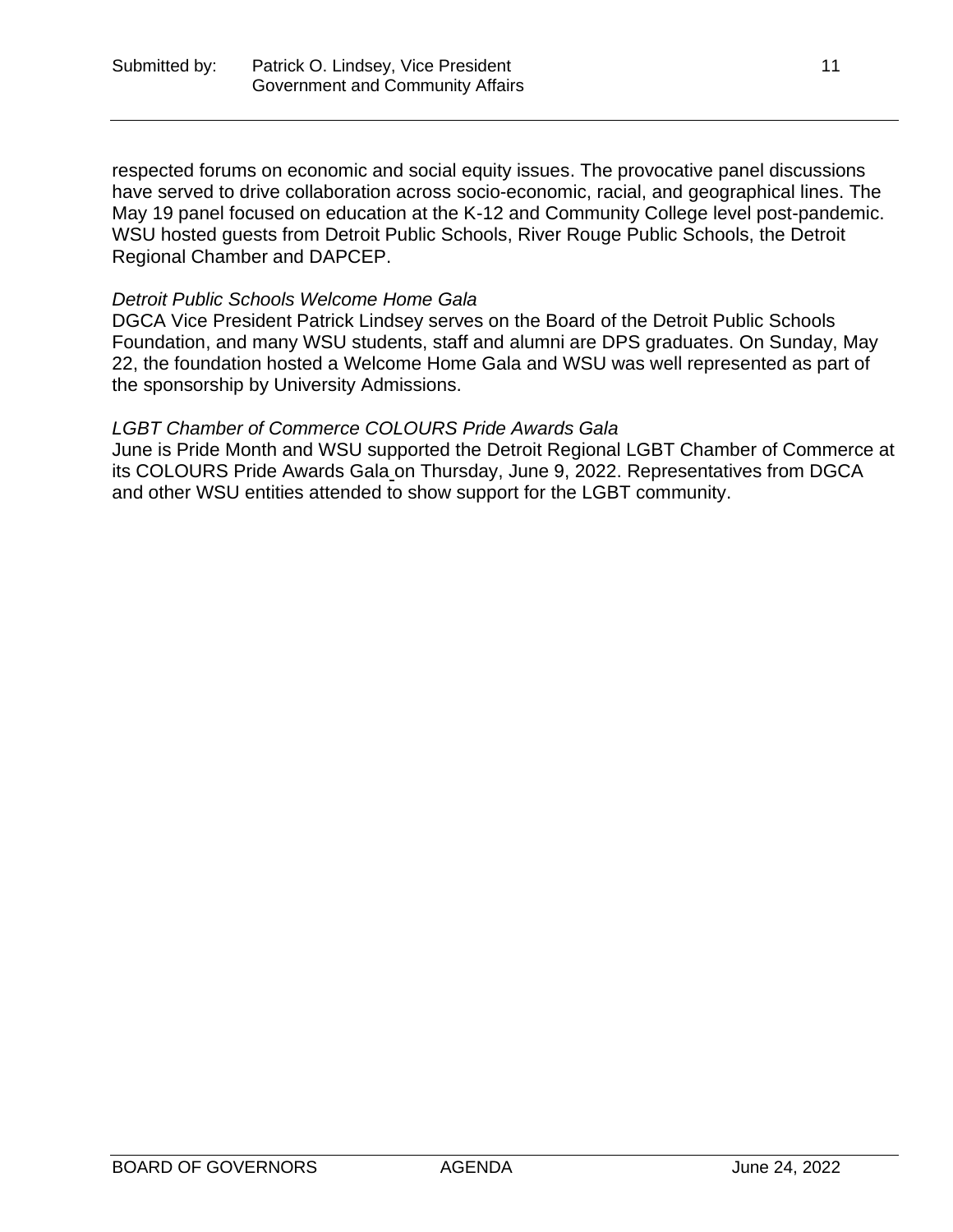|                                                    | <b>Executive Recommendation</b>                                                                                                        | House passed (HB 5785) H-4 as amended                                                                                                                                  | Senate passed (SB 842) S-2 as amended                                                                                                                                                                                                                                      |
|----------------------------------------------------|----------------------------------------------------------------------------------------------------------------------------------------|------------------------------------------------------------------------------------------------------------------------------------------------------------------------|----------------------------------------------------------------------------------------------------------------------------------------------------------------------------------------------------------------------------------------------------------------------------|
| <b>Operations</b>                                  | • 5% (\$73M) for base appropriations<br>• 5% (\$73M) for one-time appropriations<br>• (\$14.6M) in FY22 one-time funding is<br>removed | • (\$14.6M) in FY22 one-time funding is<br>removed                                                                                                                     | • 5.5% (\$80.3M) for base appropriations<br>• 5.5% (\$80.3M) for one-time<br>appropriations<br>• All new funding distributed using a new<br>formula based on headcount, degree<br>completions, and across-the-board.<br>• (\$14.6M) in FY22 one-time funding is<br>removed |
| <b>Floor funding</b>                               | \$12.7M to bring all universities to minimum<br>of \$3,500/FYES (affects GVSU, OU, SVSU,<br>UM-D, UM-F).                               | \$63M to bring all universities to minimum<br>of \$4,672/FYES (affects GVSU, OU, SVSU,<br>UM-D, UM-F).                                                                 | Not included                                                                                                                                                                                                                                                               |
| <b>Tuition restraint</b>                           | Tuition restraint is set at 5% (2x the<br>projected rate of inflation) or \$722,<br>whichever is greater.                              | Tuition restraint is set at 4.4% or \$636,<br>whichever is greater.                                                                                                    | Tuition restraint is set at 5% (2x the<br>projected rate of inflation) or \$722,<br>whichever is greater.                                                                                                                                                                  |
| <b>Tuition restraint penalties</b>                 | • No new operations (base or one-time)<br>funding for FY23                                                                             | • No new operations (floor) funding for<br><b>FY23</b><br>• No new capital outlay funding for FY24 or<br><b>FY25</b><br>• Legislative intent to revisit appropriations | • No new operations (base or one-time)<br>funding for FY23, FY24, or FY25<br>• No new capital outlay funding for FY24 or<br><b>FY25</b><br>• Legislative intent to revisit appropriations                                                                                  |
| <b>ITEM funding</b>                                | \$141.5M for infrastructure, technology,<br>equipment, and maintenance in FY22 one-<br>time supplemental funding.                      | Not included                                                                                                                                                           | Not included                                                                                                                                                                                                                                                               |
| <b>Capital outlay</b>                              | Projects scored but none recommended for<br>planning.                                                                                  | Not included                                                                                                                                                           | Not included                                                                                                                                                                                                                                                               |
| <b>Michigan Achievement</b><br><b>Scholarships</b> | Not included                                                                                                                           | Not included                                                                                                                                                           | \$361M for new, renewable last-dollar<br>grants for classes of 2022 and after:<br>\$3K/year for CC students or Career/Tech Ed<br>programs, \$6K/year for 4-year students.                                                                                                  |
| <b>Institutional earmarks</b>                      | Not included                                                                                                                           | \$259.5M for projects at FSU, GVSU, MSU,<br>WSU, a placeholder for UM, and one with<br>loose affiliation with UM                                                       | \$2.5M for a program at MTU                                                                                                                                                                                                                                                |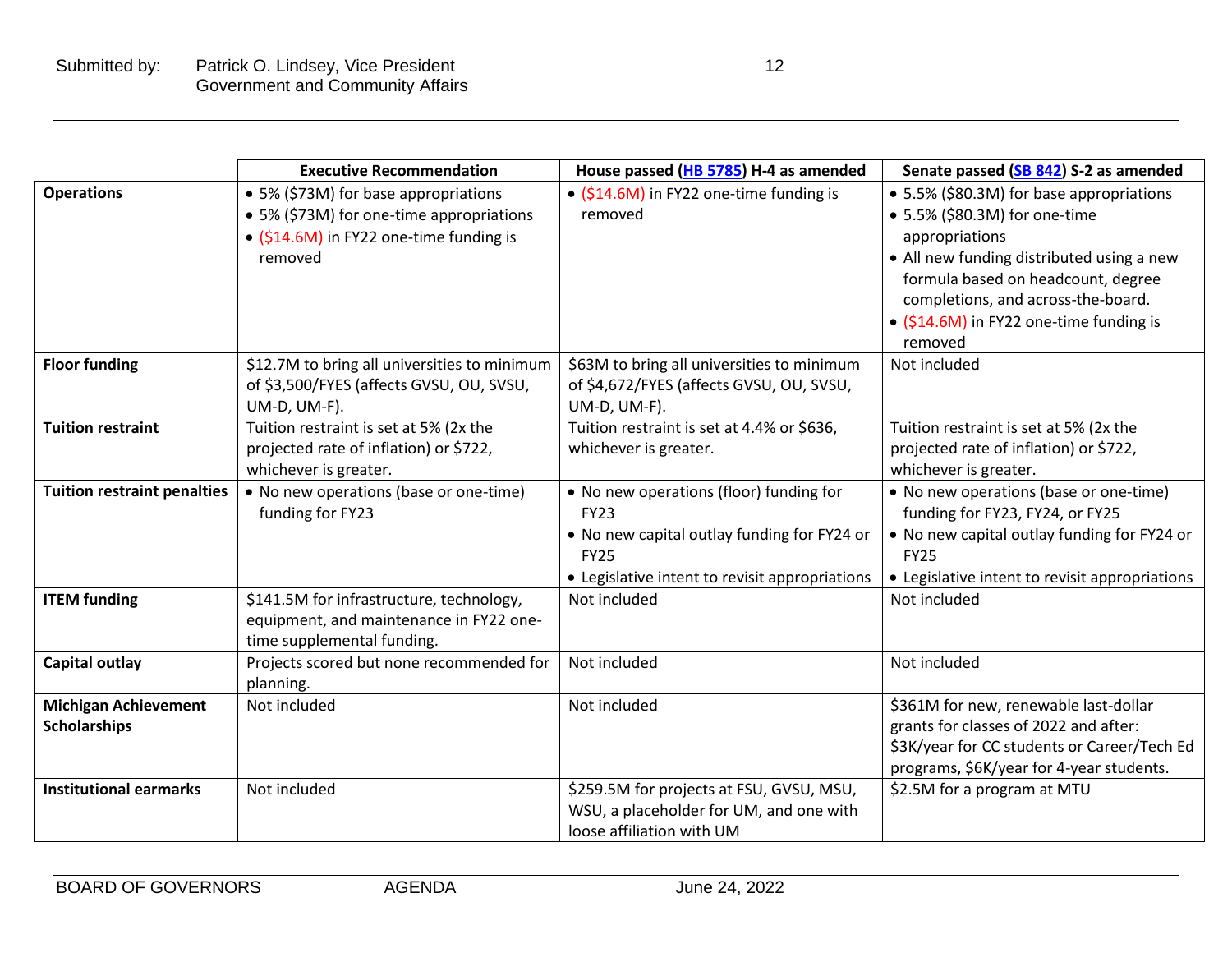| <b>Healthcare workforce</b><br>collaborative                  | Not included                                                                                                          | \$4.7M to MI Health & Hospital Assoc. for<br>database with higher ed sector associations<br>on workforce needs and degree production<br>alignment                                                                  | Not included                                                                                                                                                                                                                                                                            |
|---------------------------------------------------------------|-----------------------------------------------------------------------------------------------------------------------|--------------------------------------------------------------------------------------------------------------------------------------------------------------------------------------------------------------------|-----------------------------------------------------------------------------------------------------------------------------------------------------------------------------------------------------------------------------------------------------------------------------------------|
| <b>MPSERS</b>                                                 | • (\$14.3M) for base MPSERS appropriations<br>• (\$84.7M) in FY22 one-time funding is<br>removed                      | • (\$14.3M) for base MPSERS appropriations<br>• (\$84.7M) in FY22 one-time funding is<br>removed<br>• \$649.6M in FY22 and FY23 one-time<br>funding to completely close out MPSERS<br><b>UAAL</b> for universities | • (\$14.3M) for base MPSERS appropriations<br>• (\$84.7M) in FY22 one-time funding is<br>removed<br>• \$581.2M in FY23 one-time funding to<br>completely close out MPSERS UAAL for<br>universities [Difference between House &<br>Senate estimates for closing out costs is<br>unclearl |
| Funding for U's not<br>researching "aborted<br>fetal tissue"  | Not included                                                                                                          | \$5M                                                                                                                                                                                                               | Not included                                                                                                                                                                                                                                                                            |
| <b>Pregnancy Support</b><br><b>Services</b>                   | Not included                                                                                                          | \$500K for campus pregnancy centers that<br>do not refer to abortion services                                                                                                                                      | \$500K for campus pregnancy centers that<br>do not refer to abortion services included<br>in individual operations line items (which<br>would each be reduced by \$33K by a line-<br>item veto of associated Sec. 275j.                                                                 |
| <b>MSU Ag/Ext</b>                                             | • 5% for base appropriations<br>• 5% for one-time appropriations<br>• (\$651K) in FY22 one-time funding is<br>removed | • (\$651K) in FY22 one-time funding is<br>removed                                                                                                                                                                  | • 3% for base appropriations<br>• 3% for one-time appropriations<br>• (\$651K) in FY22 one-time funding is<br>removed                                                                                                                                                                   |
| <b>Title IX mandates with</b><br>10% appropriation<br>penalty | Included                                                                                                              | Included                                                                                                                                                                                                           | Included                                                                                                                                                                                                                                                                                |
| <b>Michigan Competitive</b><br>Scholarship                    | No increase, but maximum award rises<br>from \$1,000 to \$1,200                                                       | No increase, but maximum award rises<br>from \$1,000 to \$1,500                                                                                                                                                    | No increase, but maximum award rises<br>from \$1,000 to \$1,500                                                                                                                                                                                                                         |
| <b>Michigan Tuition Grant</b>                                 | No increase, but maximum award rises<br>from \$2,800 to \$2,900                                                       | No increase, but maximum award rises<br>from \$2,800 to \$3,000                                                                                                                                                    | No increase, but maximum award rises<br>from \$2,800 to \$3,000                                                                                                                                                                                                                         |
| <b>Tuition Incentive Program</b>                              | (56.1M)                                                                                                               | \$0                                                                                                                                                                                                                | \$0                                                                                                                                                                                                                                                                                     |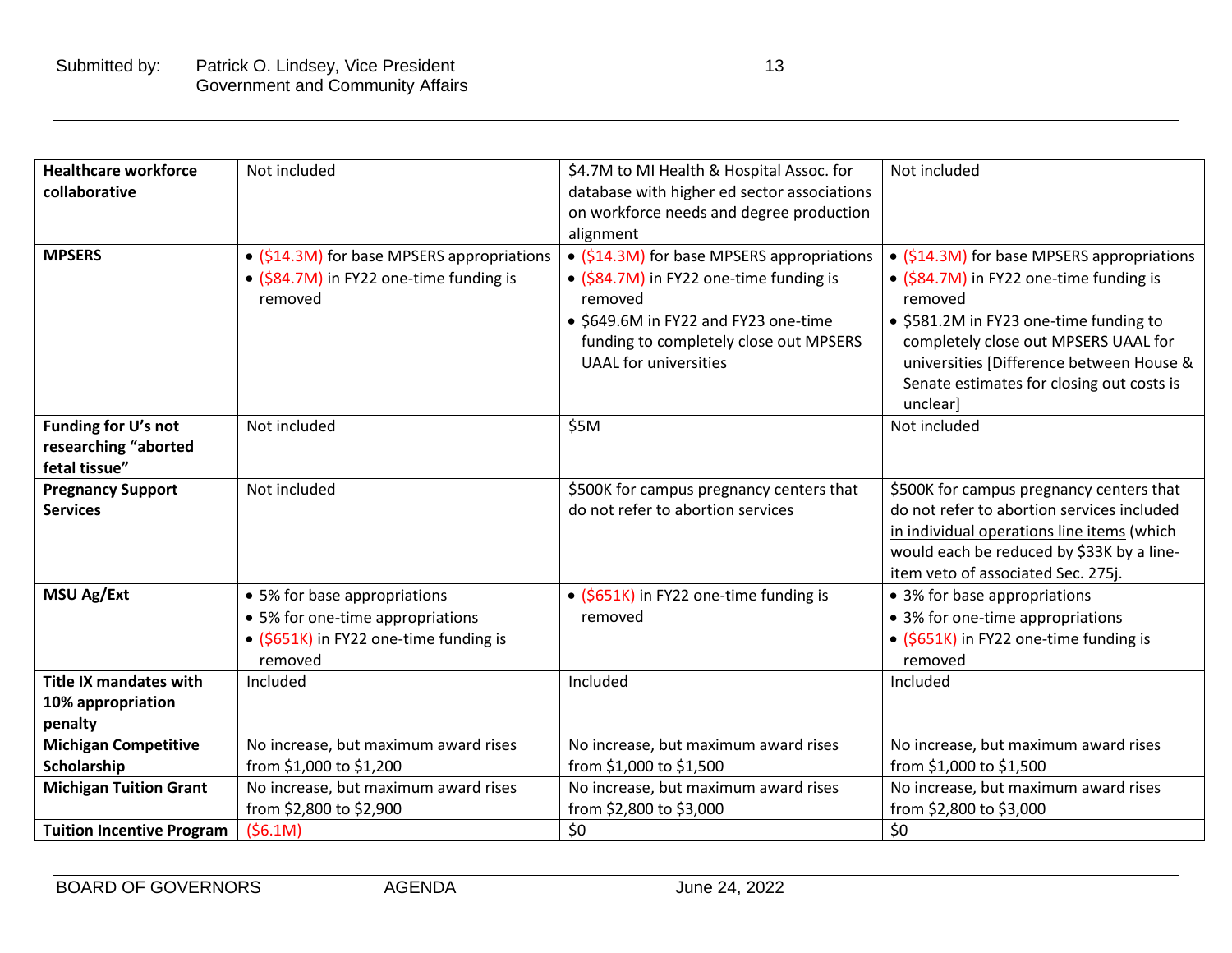| <b>Cap on TIP payments</b>                                | Payments to universities restricted to 2.5<br>times the average rate of in-district<br>community college tuition                                                                                           | Not included. Also removes payment cap<br>on private colleges.                                                                                                                                                  | Not included.                                                                                                                                                                                                      |
|-----------------------------------------------------------|------------------------------------------------------------------------------------------------------------------------------------------------------------------------------------------------------------|-----------------------------------------------------------------------------------------------------------------------------------------------------------------------------------------------------------------|--------------------------------------------------------------------------------------------------------------------------------------------------------------------------------------------------------------------|
| <b>Indian Tuition Waiver</b><br>(ITW)                     | (\$345K) to adjust for current costs                                                                                                                                                                       | (\$345K) to adjust for current costs                                                                                                                                                                            | (\$345K) to adjust for current costs                                                                                                                                                                               |
| <b>King-Chavez Parks</b><br>programs                      | \$0                                                                                                                                                                                                        | \$0                                                                                                                                                                                                             | Senate eliminates all KCP programs<br>including:<br>• (\$2.7M) in standalone line items<br>• (\$2.3M) in programs assumed to be in<br>each university appropriation (resulting a<br>cut to each university's base) |
| <b>Student retention</b><br>program                       | Not included                                                                                                                                                                                               | Not included                                                                                                                                                                                                    | \$2M included, distributed as a \$131K<br>increase to each university appropriation                                                                                                                                |
| <b>Japan Center for Michigan</b><br><b>Universities</b>   | (\$500K) in FY22 one-time funding is<br>removed                                                                                                                                                            | (\$500K) in FY22 one-time funding is<br>removed                                                                                                                                                                 | (\$500K) in FY22 one-time funding is<br>removed                                                                                                                                                                    |
| <b>Community colleges</b><br>(for comparison)             | • 5% (\$16.2M) for base appropriations<br>• 5% (\$16.2M) for one-time approps.<br>• \$58.5M for FY22 ITEM funding<br>• (\$3.2M) in FY22 one-time funding is<br>removed<br>• No tuition restraint provision | • 7.8% (\$25.4M) for base appropriations<br>• (\$3.2M) in FY22 one-time funding is<br>removed<br>• No tuition restraint provision                                                                               | • 3% (\$9.7M) for base appropriations<br>• 3% (\$9.7M) for one-time appropriations<br>• (\$3.2M) in FY22 one-time funding is<br>removed<br>• Tuition restraint set at 5% or \$226,<br>whichever is greater.        |
|                                                           |                                                                                                                                                                                                            | <b>MAJOR BOILERPLATE CHANGES</b>                                                                                                                                                                                |                                                                                                                                                                                                                    |
| Sec. 236k (Floor funding)                                 | New language detailing how floor funding<br>of \$3,500 is calculated                                                                                                                                       | New language detailing how floor funding<br>of \$4,672 is calculated                                                                                                                                            | Not included                                                                                                                                                                                                       |
| Sec. 248 (Michigan<br><b>Achievement</b><br>Scholarships) | Not included                                                                                                                                                                                               | Not included                                                                                                                                                                                                    | Adds language detailing how the Michigan<br>Achievement Scholarships will be<br>administered                                                                                                                       |
| Sec. 256 (TIP changes)                                    | Payments to universities restricted to 2.5<br>times the average rate of in-district<br>community college tuition                                                                                           | Does not include payment cap for either<br>universities or private colleges.<br>Restricts TIP eligibility period to only the<br>final 36 months before high school<br>graduation, possibly as a drafting error. | Language mirrors Executive technical<br>adjustments, but SFA summary document<br>indicates that language has same effect as<br>House restrictions, which may be<br>unintended.                                     |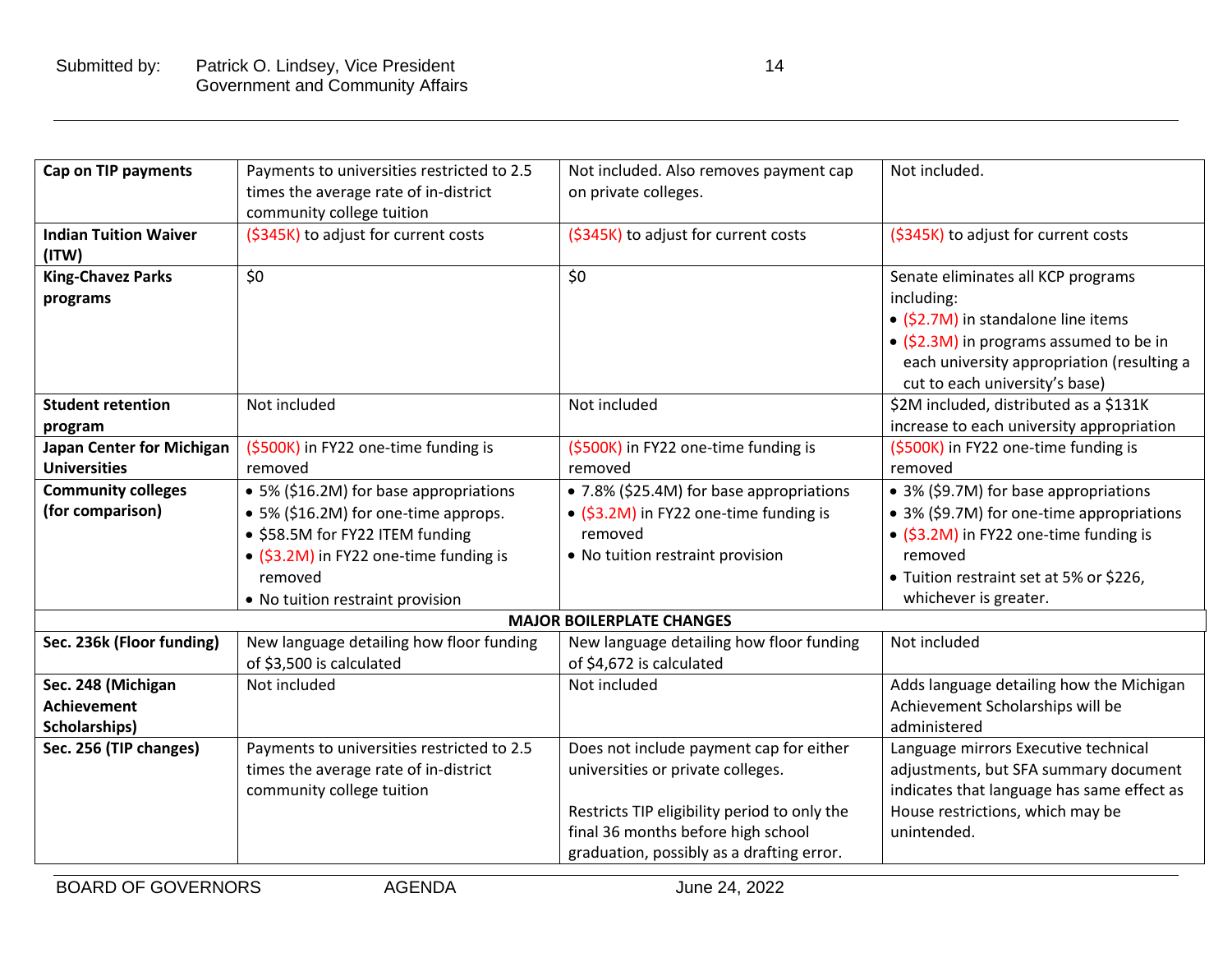| Sec. 265 (Tuition                              | Technical changes as above | Technical changes as above                                                             | Technical changes as above                 |
|------------------------------------------------|----------------------------|----------------------------------------------------------------------------------------|--------------------------------------------|
| restraint)                                     |                            |                                                                                        |                                            |
| Sec. 265a (Performance                         | <b>Technical changes</b>   | Requires 4 instead of previous 3 reverse                                               | New language describing the Senate         |
| funding)                                       |                            | transfer agreements with CCs.                                                          | funding formula.                           |
|                                                |                            |                                                                                        |                                            |
|                                                |                            | Adds new bar on receiving funding if                                                   |                                            |
|                                                |                            | universities consider dual enrollment                                                  |                                            |
|                                                |                            | status, delivery method, course location, or                                           |                                            |
|                                                |                            | class composition when evaluating credits                                              |                                            |
|                                                |                            | for transfer.                                                                          |                                            |
|                                                |                            |                                                                                        |                                            |
|                                                |                            | Adds intent language that future                                                       |                                            |
|                                                |                            | operations funding will be based on FYES                                               |                                            |
|                                                |                            | similar to the K-12 per-pupil model.                                                   |                                            |
| Secs. 265f, 265g, 275,<br>275b (Prior learning | N/A                        | Adds new policy and operational mandates<br>for universities to provide credit through | N/A                                        |
| assessments)                                   |                            | examination and report scores exceed ACE                                               |                                            |
|                                                |                            | recommendations.                                                                       |                                            |
| Sec. 266a (Declining                           | N/A                        | N/A                                                                                    | Adds intent language that leaders of       |
| enrollment)                                    |                            |                                                                                        | universities with enrollment declines over |
|                                                |                            |                                                                                        | 10% in 10 years may be asked to testify to |
|                                                |                            |                                                                                        | the Legislature about strategic actions.   |
| Sec. 274a (Fetal tissue                        | N/A                        | Adds new language detailing how                                                        | N/A                                        |
| research)                                      |                            | universities will receive funding if they                                              |                                            |
|                                                |                            | agree not to conduct research on "aborted                                              |                                            |
|                                                |                            | fetal tissue."                                                                         |                                            |
| <b>Sec. 275d</b>                               | <b>Deletes</b>             | Retains                                                                                | Retains                                    |
| (Communications with                           |                            |                                                                                        |                                            |
| the legislature)                               |                            |                                                                                        |                                            |
| Sec. 275f (Free speech)                        | <b>Deletes</b>             | Retains                                                                                | Retains                                    |
| Sec. 275g (COVID stimulus                      | <b>Deletes</b>             | Retains and updates to add CRRSAA and                                                  | <b>Deletes</b>                             |
| financial report)                              |                            | ARP dollars received                                                                   |                                            |